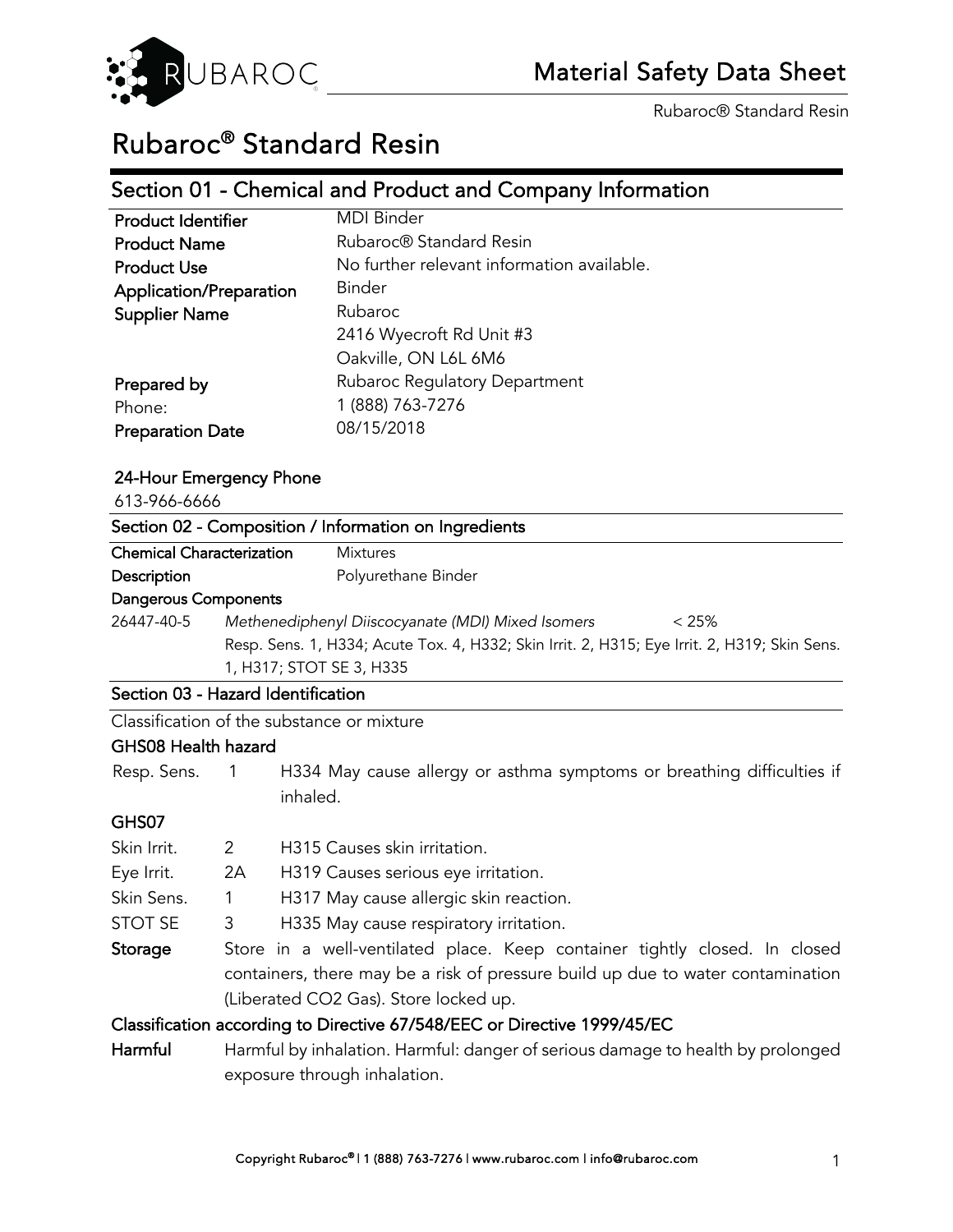

Irritant Irritating to eyes, respiratory system and skin. May cause sensitization by inhalation and skin contact.

### Information concerning particular hazards for human and environment

The product has to be labelled due to the calculation procedure of international guidelines.

## Classification system

The classification was made according to the latest editions of international substances lists and expanded upon from company and literature data.

### Label elements

Labelling according to EU guidelines: The product has been classified and marked in accordance with directives on hazardous materials.

### Code letter and hazard designation of product:

## **Harmful**

### Hazard-determining components of labelling:

Methylenediphenyl diisocyanate (MDI) Mixed Isomers

### Risk phrases:

Harmful by inhalation.

Irritating to eyes, respiratory system and skin.

May cause sensitization by inhalation and skin contact.

Harmful: danger of serious damage to health by prolonged exposure through inhalation.

## Safety phrases:

Keep locked up and out of the reach of children.

Do not breathe gas/fumes/vapor/spray (appropriate wording to be specified by the manufacturer).

Avoid contact with skin and eyes.

Wear suitable gloves.

In case of accident or if you feel unwell, seek medical advice immediately (show the label where possible).

Dispose of this material and its container to hazardous or special waste collection point.

In case of accident by inhalation: remove casualty to fresh air and keep at rest.

## Special labelling of certain preparations:

Contains isocyanates. See information supplied by the manufacturer.

Classification system:

| NFPA ratings (scale 0 - 4) | Health $= 2$           | Fire $= 1$ | Reactivity $= 1$ |
|----------------------------|------------------------|------------|------------------|
| HMIS-ratings (scale 0 - 4) | Health = $*2$ Fire = 1 |            | Reactivity $= 1$ |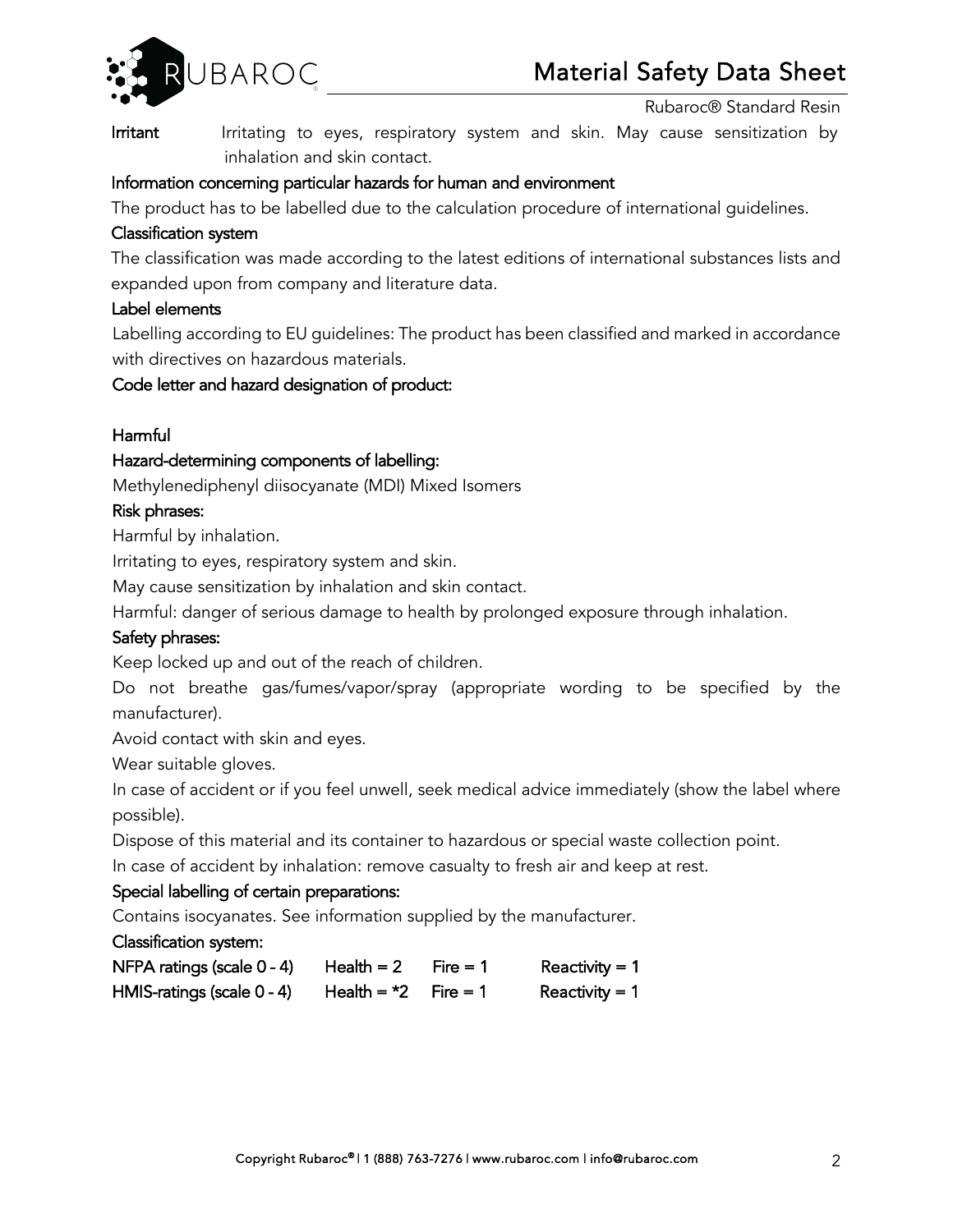

| Other hazards                                         |                                                                                                                                                                                                                                                                                                                                       |
|-------------------------------------------------------|---------------------------------------------------------------------------------------------------------------------------------------------------------------------------------------------------------------------------------------------------------------------------------------------------------------------------------------|
| Results of PBT and vPvB assessment                    |                                                                                                                                                                                                                                                                                                                                       |
| PBT: Not applicable.                                  |                                                                                                                                                                                                                                                                                                                                       |
| vPvB: Not applicable.                                 |                                                                                                                                                                                                                                                                                                                                       |
| Section 04 - First Aid Measures                       |                                                                                                                                                                                                                                                                                                                                       |
| <b>General Information</b>                            | Symptoms of poisoning may even occur after several hours;<br>therefore, medical observation is required for at least 48 hours after<br>the accident.                                                                                                                                                                                  |
| <b>Skin Contact</b>                                   | Instantly wash with water and soap and rinse thoroughly. Remove<br>any contaminated clothing. If skin irritation persists, seek medical<br>advice.                                                                                                                                                                                    |
| <b>Eyes</b>                                           | Rinse opened eye for several minutes under running water. If<br>symptoms persist, consult a doctor.                                                                                                                                                                                                                                   |
| Inhalation                                            | Supply fresh air. If required, provide artificial respiration. Keep<br>patient warm. Consult doctor if symptoms persist. In case of<br>respiratory failure or breathing<br>irregularities,<br>commence<br>resuscitation or administer oxygen. In case of unconsciousness,<br>place patient stably inside position for transportation. |
| Ingestion                                             | Do not induce vomiting; immediately call for medical help.                                                                                                                                                                                                                                                                            |
| Note to Physician                                     | None.                                                                                                                                                                                                                                                                                                                                 |
| Section 05 - Fire Fighting                            |                                                                                                                                                                                                                                                                                                                                       |
| Extinguishing media                                   | CO2, extinguishing powder or water spray. Fight<br>larger fires with water spray.                                                                                                                                                                                                                                                     |
|                                                       | For safety reasons unsuitable extinguishing agents: Water with full jet                                                                                                                                                                                                                                                               |
| Special hazards arising from the substance or mixture |                                                                                                                                                                                                                                                                                                                                       |
| Can be released in case of fire:                      |                                                                                                                                                                                                                                                                                                                                       |
| Nitrogen Oxides (NOx)                                 |                                                                                                                                                                                                                                                                                                                                       |
| Carbon Monoxide (CO)                                  |                                                                                                                                                                                                                                                                                                                                       |
| Hydrogen Cyanide (HCN)                                |                                                                                                                                                                                                                                                                                                                                       |
| Advice for firefighters                               |                                                                                                                                                                                                                                                                                                                                       |
| Protective equipment:                                 | Wear breathing apparatus                                                                                                                                                                                                                                                                                                              |
|                                                       | Wear full protective suit with self-contained breathing apparatus                                                                                                                                                                                                                                                                     |
|                                                       | See section 8                                                                                                                                                                                                                                                                                                                         |
| <b>Additional information</b>                         | Dispose of fire debris and contaminated firefighting water in<br>accordance with official regulations.                                                                                                                                                                                                                                |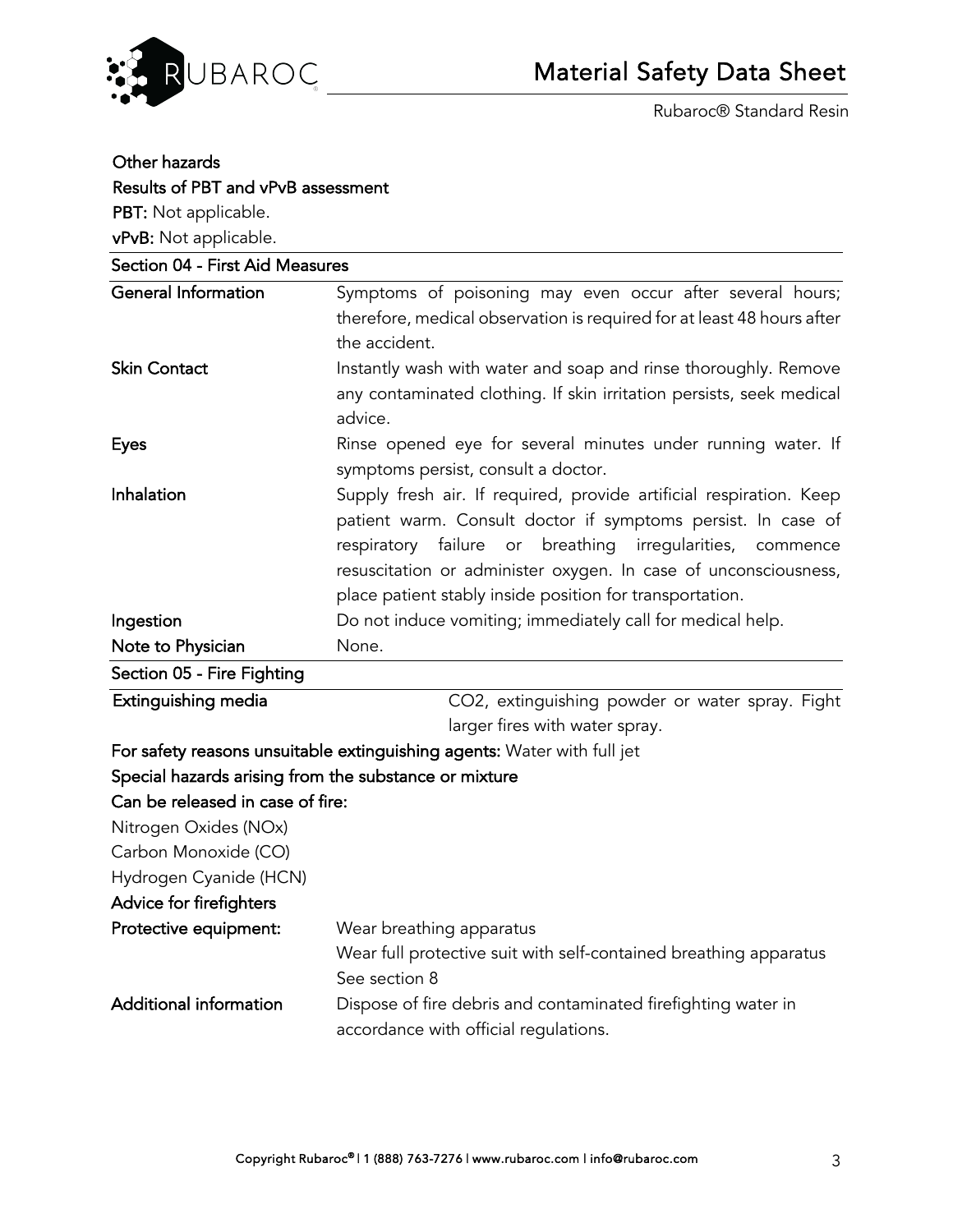

| Section oo - Accidental Release Measures |                                                                                              |  |
|------------------------------------------|----------------------------------------------------------------------------------------------|--|
| <b>Personal Precautions</b>              | Mount respiratory protective device. Wear protective equipment.                              |  |
|                                          | Keep unprotected persons away.                                                               |  |
| Methods for cleaning up                  | Dispose contaminated material as waste according to item 13.                                 |  |
|                                          | Ensure adequate ventilation. Absorb with liquid-binding material                             |  |
|                                          | (sand, diatomite, acid binders, universal binders, sawdust).                                 |  |
|                                          | Transfer to a waste container. Keep the material damp and                                    |  |
|                                          | exposed to the air in a secure area (CO2-formation!) until                                   |  |
|                                          | completely solidified. The waste can then be disposed of on an                               |  |
|                                          | approved landfill or a special refuse dump. Ensure adequate                                  |  |
|                                          | ventilation. In the event of a large spill, treat spill area with                            |  |
|                                          | decontamination solution. Preparation of decontamination                                     |  |
|                                          | solution: Prepare a mixture of 0.2 - 0.5% liquid detergent and 3 -                           |  |
|                                          | 8% concentrated ammonium hydroxide in water (5 - 10% sodium                                  |  |
|                                          | carbonate may be substituted for the ammonium hydroxide).                                    |  |
| <b>Environmental Precautions</b>         | Do not allow product to reach sewage system or bodies of water.                              |  |
| Reference to other sections              | See Section 7 for information on safe handling.                                              |  |
|                                          | See Section 8 for information on personal protection equipment.                              |  |
|                                          | See Section 13 for disposal information.                                                     |  |
| Section 07 - Handling and Storage        |                                                                                              |  |
| Handling                                 | Ensure good ventilation/exhaust at the workplace. Keep containers                            |  |
|                                          | tightly sealed. Prevent formation of aerosols. Exhaust ventilation                           |  |
|                                          | required during spraying or when material is being used at                                   |  |
|                                          | temperatures above 100 degrees F.                                                            |  |
|                                          | Information about protection Pay attention to the general rules of internal fire prevention. |  |
| against explosions and fires             |                                                                                              |  |
| Storage                                  | Recommended ideal storage temperature range: 59-77°F. Product                                |  |
|                                          | should not be stored below 400° or above 110°F. Store away from                              |  |
|                                          | foodstuffs. Keep container tightly sealed.                                                   |  |
|                                          |                                                                                              |  |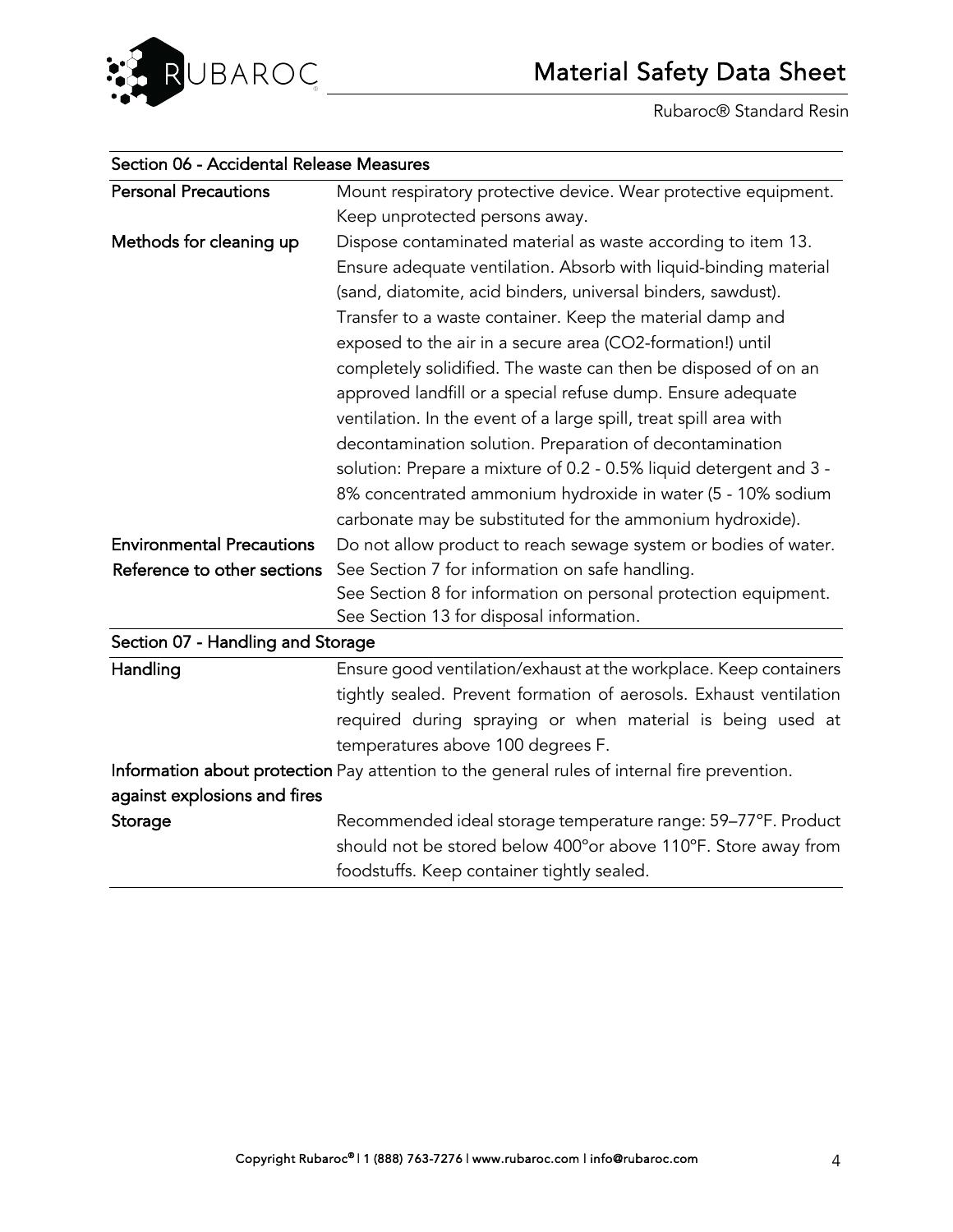

#### Section 08 - Personal Protection and Exposure Controls

*Information given is based on data obtained from this substance or from similar substances.*  Protective equipment

| Gloves                    | The glove material has to be impermeable and resistant to the<br>product/the substance/the preparation. The following glove types<br>are recommended: neoprene, nitrile rubber, PVC or butyl rubber.<br>Thin, disposable latex gloves should be avoided for repeated or<br>long-term handling of the material. Recommended thickness of the<br>glove material: 5 - 6 mil. Selection of the glove material should be<br>based on the consideration of penetration times, rates of diffusion<br>and the degradation. |
|---------------------------|--------------------------------------------------------------------------------------------------------------------------------------------------------------------------------------------------------------------------------------------------------------------------------------------------------------------------------------------------------------------------------------------------------------------------------------------------------------------------------------------------------------------|
| Material of gloves        | The selection of the suitable gloves does not only depend on the<br>material, but also on further marks of quality and varies from<br>manufacturer to manufacturer. As the product is a preparation of<br>several substances, the resistance of the glove material cannot be<br>calculated in advance and has therefore to be checked prior to the<br>application.                                                                                                                                                 |
| Penetration time of glove | The exact break through time has to be found out by the<br>manufacturer of the protective gloves and has to be observed.                                                                                                                                                                                                                                                                                                                                                                                           |
| Respirator                | In case of brief exposure or low pollution, use respiratory filter<br>device. In case of intensive or longer exposure, use respiratory<br>protective device that is independent of circulating air.                                                                                                                                                                                                                                                                                                                |
| Eye                       | Tightly sealed goggles.                                                                                                                                                                                                                                                                                                                                                                                                                                                                                            |

## Skin and Body **Protective work clothing**

#### Exposure limits

Additional information about design of technical systems: No further data; see item 7.

#### Control parameters

Components with limit values that require monitoring at the workplace:

26447-40-5 methylenediphenyl diisocyanate (MDI) Mixed Isomers

ACGIH TLV Short-term value: 0.05 mg/mÑ

NIOSH REL/CEILING Short-term value: 0.2 mg/mÑ

NIOSH REL/TWA Short-term value: 0.05 mg/mÑ

OSHA PEL Short-term value: 0.2 mg/mÑ

Additional information The lists that were valid during the creation were used as basis.

General protective and hygienic measures Keep away from foodstuffs, beverages and feed.

Wash hands before breaks and at the end of work.

Avoid contact with the eyes and skin.

Gases fumes and aerosols should not be inhaled.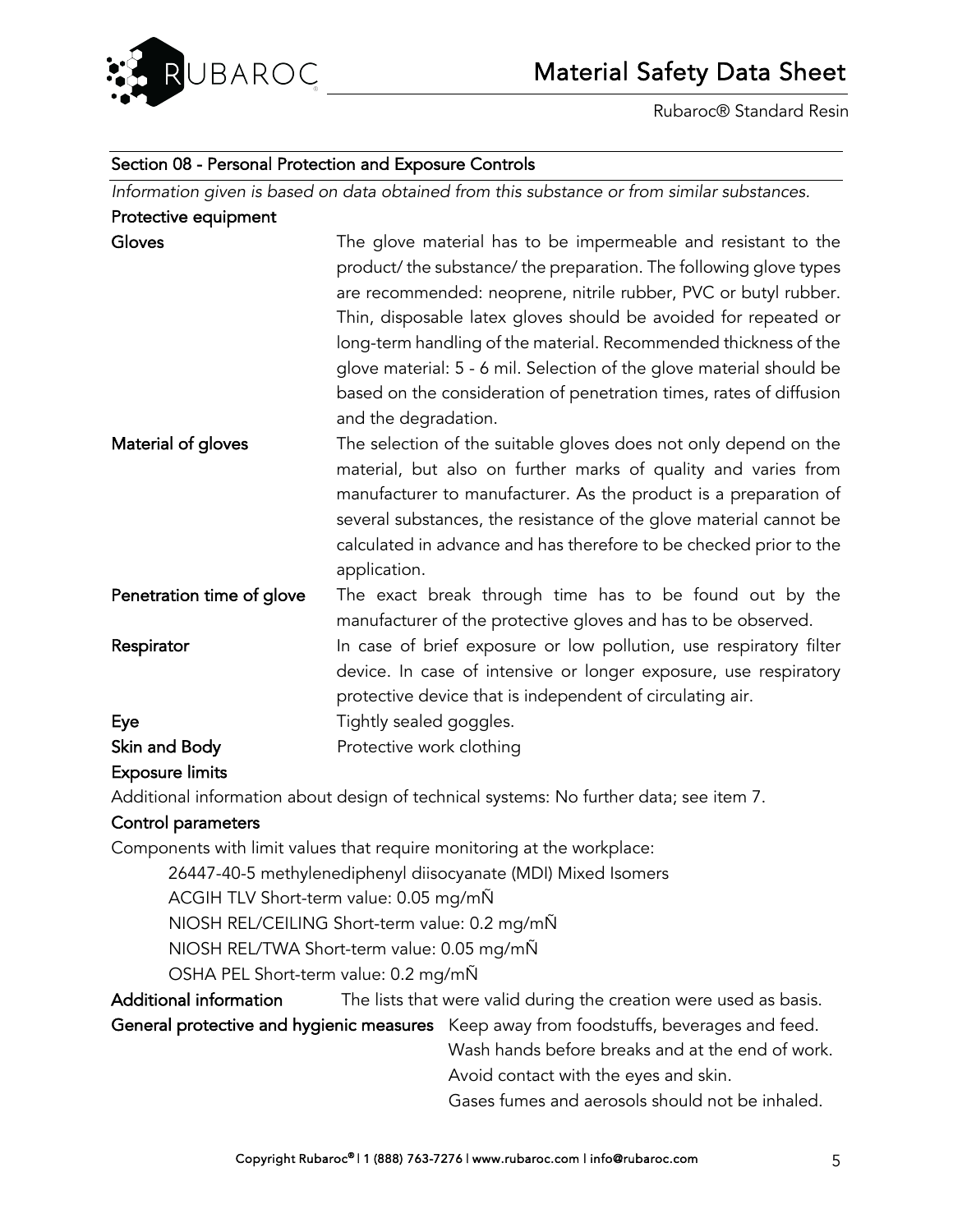

| Section 09 - Physical and Chemical Properties       |                                                       |  |
|-----------------------------------------------------|-------------------------------------------------------|--|
| Form                                                | Liquid                                                |  |
| Color                                               | Light to dark amber                                   |  |
| Odor                                                | Characteristic                                        |  |
| Odor threshold                                      | Not determined                                        |  |
| рH                                                  | Not determined                                        |  |
| Vapour pressure (mm hg)                             | Not determined                                        |  |
| Density at 20°C (68°F)                              | 1.09 g/cm <sup>3</sup> (9.096 lbs./gal)               |  |
| Relative density                                    | Not determined                                        |  |
| Vapour density (air=1)                              | Not determined                                        |  |
| Boiling point/range                                 | Not determined                                        |  |
| Melting point/range                                 | Not determined                                        |  |
| Solubility in water                                 | Insoluble, Reacts                                     |  |
| Organic solvents                                    | 0.00%                                                 |  |
| % Volatile (by weight)                              | Not determined                                        |  |
| Evaporation rate                                    | Not determined                                        |  |
| Viscosity - dynamic at 20°C (68°F)                  | 6500 mPas                                             |  |
| Viscosity - kinematic                               | Not determined                                        |  |
| Partition coefficient                               | Not determined                                        |  |
| Flash point                                         | $> 200^{\circ}$ C ( $> 392^{\circ}$ F)                |  |
| Flammability classification                         | Not applicable                                        |  |
| Autoignition temperature                            | Product is not self-infighting                        |  |
| Decomposition temperature                           | Not determined                                        |  |
| <b>Oxidizing properties</b>                         | Not applicable                                        |  |
| <b>Explosive properties</b>                         | Product does not present an explosion hazard.         |  |
| Explosion limits in air – Upper ( $g/m^3$ )         | Not determined                                        |  |
| Explosion limits in air – Lower (g/m <sup>3</sup> ) | Not determined                                        |  |
| Solids content                                      | 100.00%                                               |  |
| Other information                                   | No further relevant information available.            |  |
| Section 10 - Stability and Reactivity               |                                                       |  |
| Thermal decomposition/conditions                    | No decomposition if used according to specifications. |  |
| to be avoided:                                      |                                                       |  |
| Possibility of hazardous reactions                  | Exothermic reaction with amines and alcohols          |  |
|                                                     | Reacts with water to liberate CO2 gas which may build |  |
|                                                     | pressure in closed containers                         |  |
| Conditions to avoid                                 | No further relevant information available.            |  |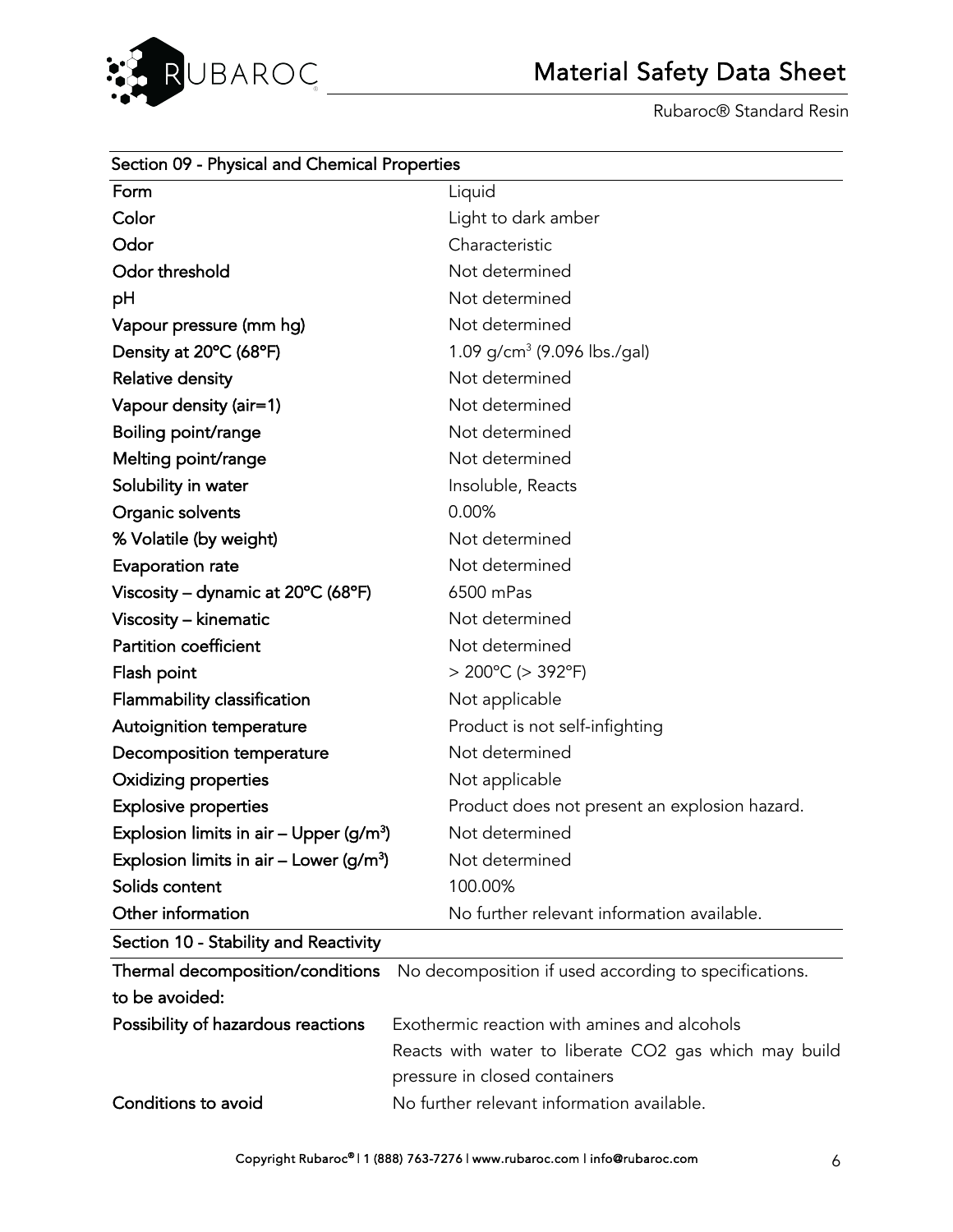

Hazardous Decomposition and/or Carbon monoxide, Carbon dioxide, Formaldehyde.

Incompatible materials Mo further relevant information available. Hazardous decomposition products By Fire and High Heat: Carbon Monoxide, Carbon Dioxide, Oxides of Nitrogen and traces of HCN.

Section 11 - Toxicological Information

| Effects of acute exposure     |                                                                                         |
|-------------------------------|-----------------------------------------------------------------------------------------|
| Oral LD50                     | LD50/oral/rat = $>$ 5000 mg/kg.                                                         |
| <b>Inhalation LC50</b>        | LC50/inhalation/rat = 2240 mg/l                                                         |
| Dermal LD50                   | LD50/4 h/dermal/rabbit = $>$ 5000 mg/kg.                                                |
| <b>STOT - Single Exposure</b> | None observed.                                                                          |
| Eye Irritation                | Irritating effect.                                                                      |
| <b>Skin Irritation</b>        | Irritant to skin and mucous membranes.                                                  |
| Sensitization                 | Sensitization possible through inhalation.                                              |
|                               | Sensitization possible through skin contact.                                            |
| Carcinogenic categories       | IARC (International Agency for Research on Cancer) – None of the<br>ingredients listed. |
|                               | NTP (National Toxicology Program) – None of the ingredients<br>listed.                  |

#### Additional toxicological information

The product shows the following dangers according to internally approved calculation methods for preparations:

Harmful

Irritant

| Section 12 - Ecological Information |                                                                                                                                                                                                                                                       |  |  |
|-------------------------------------|-------------------------------------------------------------------------------------------------------------------------------------------------------------------------------------------------------------------------------------------------------|--|--|
| <b>Aquatic Toxicity</b>             | No further relevant information available.                                                                                                                                                                                                            |  |  |
| Persistence and degradability       | No further relevant information available.                                                                                                                                                                                                            |  |  |
| Behavior in environmental systems:  |                                                                                                                                                                                                                                                       |  |  |
| Bio-accumulative potential          | No further relevant information available.                                                                                                                                                                                                            |  |  |
| Mobility in soil                    | No further relevant information available.                                                                                                                                                                                                            |  |  |
| Additional ecological information   |                                                                                                                                                                                                                                                       |  |  |
| General notes                       | This product is not miscible with water. Reacts with water at<br>the interface producing CO2 gas and forming a solid and<br>insoluble product with high melting point (polyurea). This<br>reaction is accelerated by surfactants (e.g. detergents) or |  |  |
|                                     | water-soluble solvents.<br>Previous<br>experience<br>by<br>demonstrates that polyurea is inert and non-degradable.                                                                                                                                    |  |  |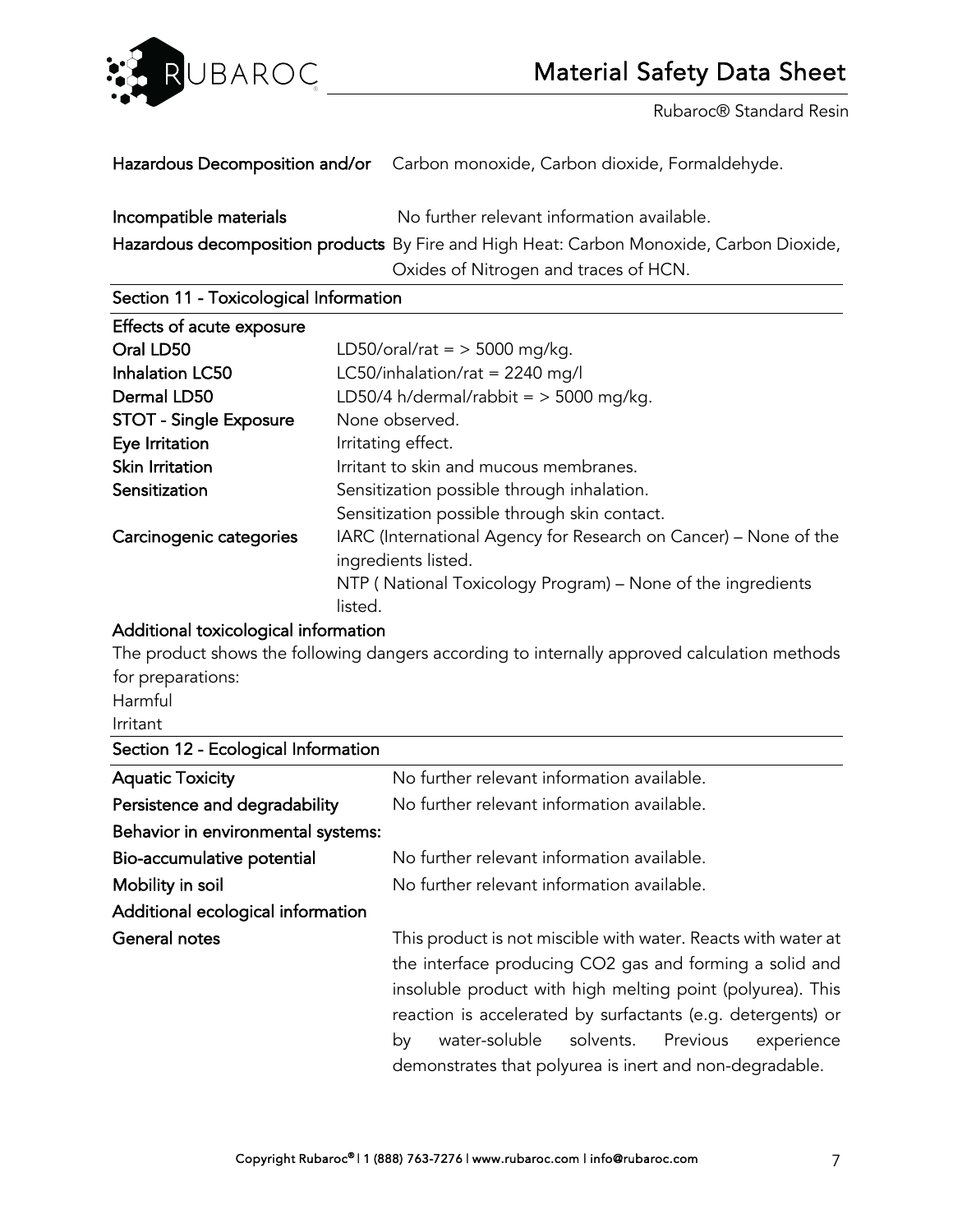

| Water hazard class 1                                                                                                                                                                                                                                                                                                                                                                                                                                                |                                                                                                                                                                                                                                                                                                                                            | Slightly hazardous for water.                                                                                                                                                              |  |
|---------------------------------------------------------------------------------------------------------------------------------------------------------------------------------------------------------------------------------------------------------------------------------------------------------------------------------------------------------------------------------------------------------------------------------------------------------------------|--------------------------------------------------------------------------------------------------------------------------------------------------------------------------------------------------------------------------------------------------------------------------------------------------------------------------------------------|--------------------------------------------------------------------------------------------------------------------------------------------------------------------------------------------|--|
| (self-assessment)                                                                                                                                                                                                                                                                                                                                                                                                                                                   |                                                                                                                                                                                                                                                                                                                                            |                                                                                                                                                                                            |  |
| Results of PBT and vPvB assessment                                                                                                                                                                                                                                                                                                                                                                                                                                  |                                                                                                                                                                                                                                                                                                                                            |                                                                                                                                                                                            |  |
| <b>PBT</b><br>Not applicable.                                                                                                                                                                                                                                                                                                                                                                                                                                       |                                                                                                                                                                                                                                                                                                                                            |                                                                                                                                                                                            |  |
| vPvB<br>Not applicable.                                                                                                                                                                                                                                                                                                                                                                                                                                             |                                                                                                                                                                                                                                                                                                                                            |                                                                                                                                                                                            |  |
| Other adverse effects<br>No further relevant information available.                                                                                                                                                                                                                                                                                                                                                                                                 |                                                                                                                                                                                                                                                                                                                                            |                                                                                                                                                                                            |  |
| Section 13 - Disposal Consideration                                                                                                                                                                                                                                                                                                                                                                                                                                 |                                                                                                                                                                                                                                                                                                                                            |                                                                                                                                                                                            |  |
| Waste treatment methods                                                                                                                                                                                                                                                                                                                                                                                                                                             |                                                                                                                                                                                                                                                                                                                                            |                                                                                                                                                                                            |  |
| Recommendation                                                                                                                                                                                                                                                                                                                                                                                                                                                      |                                                                                                                                                                                                                                                                                                                                            | Can be disposed of with household garbage after solidification following                                                                                                                   |  |
|                                                                                                                                                                                                                                                                                                                                                                                                                                                                     | consultation with the waste disposal facility operator and the pertinent<br>authorities and adhering to the necessary technical regulations.                                                                                                                                                                                               |                                                                                                                                                                                            |  |
| Uncleaned packaging                                                                                                                                                                                                                                                                                                                                                                                                                                                 |                                                                                                                                                                                                                                                                                                                                            |                                                                                                                                                                                            |  |
| Recommendation                                                                                                                                                                                                                                                                                                                                                                                                                                                      | Disposal must be made according to official regulations. Empty containers<br>may only be disposed of after neutralizing any product remaining on the<br>walls of the containers with a mixture of isopropanol, ammonia and water<br>and removal of the warning labels. For preparation of decontamination<br>solution, refer to section 6. |                                                                                                                                                                                            |  |
| Section 14 - Transportation Information                                                                                                                                                                                                                                                                                                                                                                                                                             |                                                                                                                                                                                                                                                                                                                                            |                                                                                                                                                                                            |  |
| <b>UN Number</b><br>DOT, ADR, AND, IMDG, IATA<br><b>UN Proper Shipping Name</b><br>DOT, ADR, AND, IMDG, IATA<br><b>Transport Hazard Class(es)</b><br>DOT, ADR, AND, IMDG, IATA<br><b>Class</b><br><b>Packing Group</b><br>DOT, ADR, IMDG, IATA<br><b>Environmental Hazards</b><br>Marine pollutant<br>Special precautions for users<br>Transport in bulk according to Annex II of MARPOL73/7<br>and the IBC Code<br>Transport/Additional information:<br><b>DOT</b> |                                                                                                                                                                                                                                                                                                                                            | Void<br>Void<br>Void<br>Void<br>No<br>Not applicable<br>Not applicable.                                                                                                                    |  |
| Hazardous substance                                                                                                                                                                                                                                                                                                                                                                                                                                                 |                                                                                                                                                                                                                                                                                                                                            | Single containers less than 5,000 lbs are not regulated.<br>Single containers with 5,000 lbs or more of 4,4'<br>methylenediphenyl diisocyanate are regarded as class 9,<br>NA3082, PG III. |  |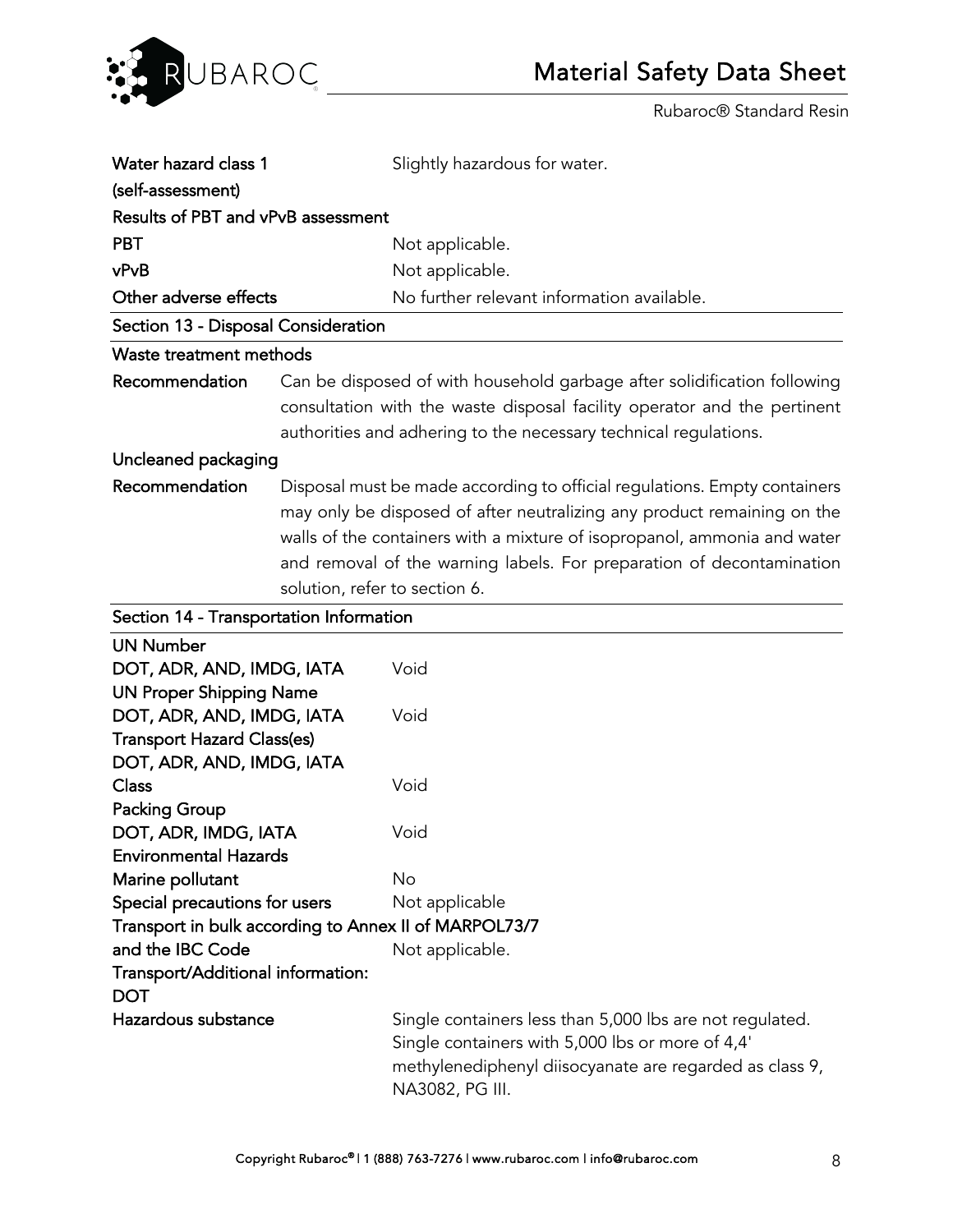

Rubaroc® Standard Resin

## UN "Model Regulation" | The Solomon State

| Section 15 - Regulatory Information                                                            |                                             |  |
|------------------------------------------------------------------------------------------------|---------------------------------------------|--|
| Safety, health and environmental regulations/legislation specific for the substance or mixture |                                             |  |
| Sara                                                                                           |                                             |  |
| Section 355 (extremely hazardous substances)                                                   | None of the ingredients is listed.          |  |
| Section 313 (specific toxic chemical listings)                                                 | None of the ingredients is listed.          |  |
| <b>TSCA (Toxic Substances Control Act)</b>                                                     | All ingredients are listed.                 |  |
| Chemicals knowns to cause cancer                                                               | None of the ingredients is listed.          |  |
| Chemicals known to cause reproductive toxicity                                                 | None of the ingredients is listed.          |  |
| for females                                                                                    |                                             |  |
| Chemicals known to cause reproductive toxicity                                                 | None of the ingredients is listed.          |  |
| for males                                                                                      |                                             |  |
| Chemicals known to cause developmental toxicity None of the ingredients is listed.             |                                             |  |
| <b>Cancerogenity categories</b>                                                                |                                             |  |
| <b>EPA (Environmental Protection Agency)</b>                                                   | None of the ingredients is listed.          |  |
| TLV (Threshold Limit Value established by ACGIH)                                               | None of the ingredients is listed.          |  |
| NIOSH-Ca (National Institute for Occupational                                                  | None of the ingredients is listed.          |  |
| Safety and Health)                                                                             |                                             |  |
| OSHA-Ca (Occupational Safety & Health                                                          | None of the ingredients is listed.          |  |
| Administration)                                                                                |                                             |  |
| Product related hazard information                                                             | The product has been classified and marked  |  |
|                                                                                                | in accordance with directives on hazardous  |  |
|                                                                                                | materials.                                  |  |
| <b>Hazard Symbols</b>                                                                          |                                             |  |
| Harmful                                                                                        |                                             |  |
| Hazard-determining components of labelling                                                     | Methylenediphenyl<br>diisocyanate<br>(MDI)  |  |
|                                                                                                | <b>Mixed Isomers</b>                        |  |
| <b>Risk phrases</b>                                                                            | Harmful by inhalation.                      |  |
|                                                                                                | Irritating to eyes, respiratory system and  |  |
|                                                                                                | skin.                                       |  |
|                                                                                                | May cause sensitisation by inhalation and   |  |
|                                                                                                | skin contact.                               |  |
|                                                                                                | Harmful: danger of serious damage to health |  |
|                                                                                                | by prolonged exposure through inhalation.   |  |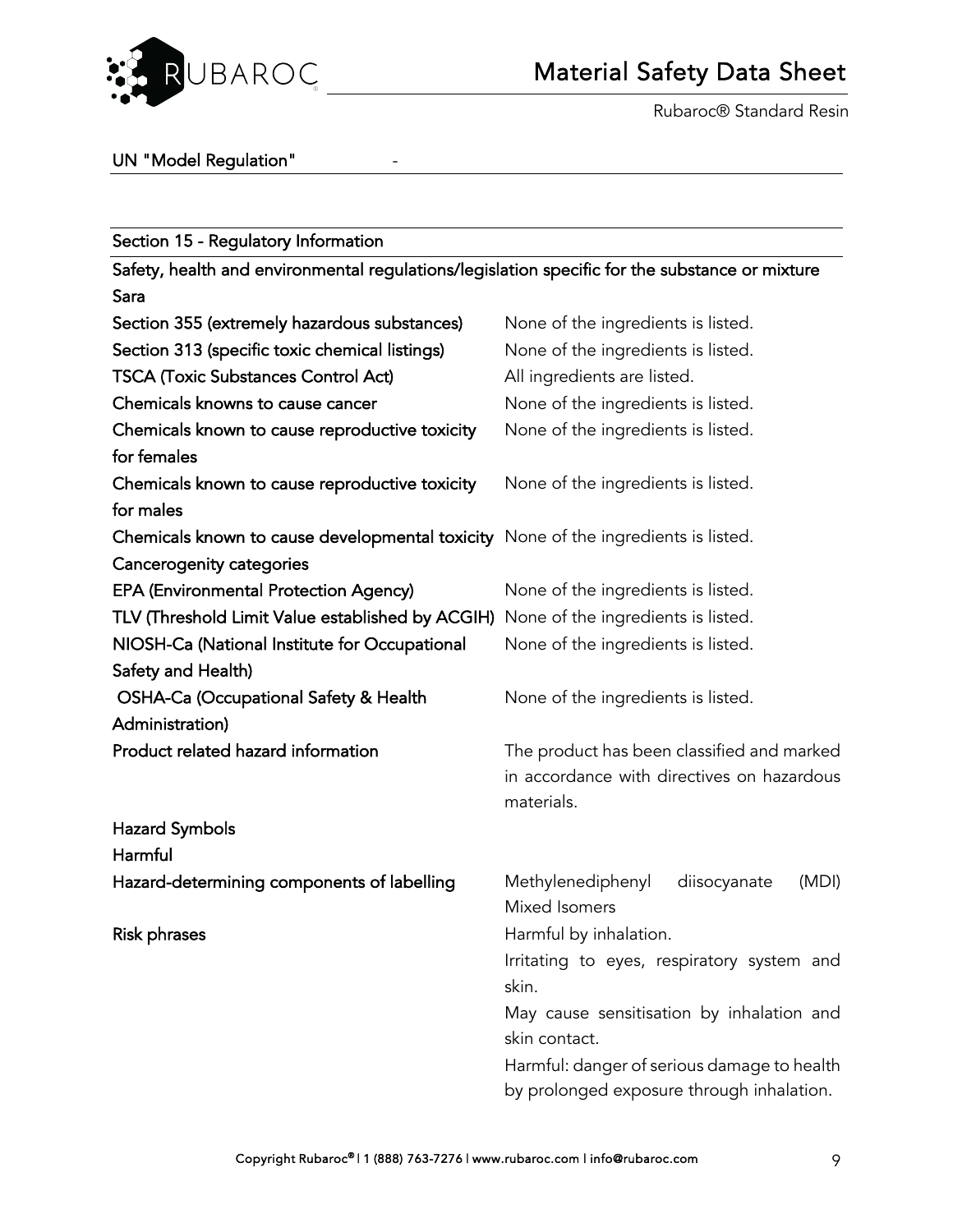

| Safety phrases                           | Keep locked up and out of the reach of<br>children.           |
|------------------------------------------|---------------------------------------------------------------|
|                                          | Do not breathe gas/fumes/vapor/spray                          |
|                                          | (appropriate wording to be specified by the<br>manufacturer). |
|                                          | Avoid contact with skin and eyes.                             |
|                                          | Wear suitable gloves.                                         |
|                                          | In case of accident or if you feel unwell, seek               |
|                                          | medical advice immediately (show the label                    |
|                                          | where possible).                                              |
|                                          | Dispose of this material and its container to                 |
|                                          | hazardous or special waste collection point.                  |
|                                          | In case of accident by inhalation: remove                     |
|                                          | casualty to fresh air and keep at rest.                       |
| Special labeling of certain preparations | Contains isocyanates. See information                         |
|                                          | supplied by the manufacturer.                                 |
| Chemical safety assessment               | A Chemical Safety Assessment has not been                     |
|                                          | carried out.                                                  |

Section 16 - Other Information

|                 | Abbreviations and acronyms                                                                                                                                                           |
|-----------------|--------------------------------------------------------------------------------------------------------------------------------------------------------------------------------------|
| RID:            | Règlement international concernant le transport des marchandises dangereuses<br>par chemin de fer (Regulations Concerning the International Transport of<br>Dangerous Goods by Rail) |
| <b>IATA-DGR</b> | Dangerous Goods Regulations by the "International Air Transport Association"<br>(IATA)                                                                                               |
| <b>ICAO</b>     | International Civil Aviation Organization                                                                                                                                            |
| <b>ICAO-TI</b>  | Technical Instructions by the "International Civil Aviation Organization" (ICAO)                                                                                                     |
| <b>ADR</b>      | Accord européen sur le transport des marchandises dangereuses par Route<br>(European Agreement concerning the International Carriage of Dangerous<br>Goods by Road)                  |
| <b>IMDG</b>     | International Maritime Code for Dangerous Goods                                                                                                                                      |
| <b>DOT</b>      | US Department of Transportation                                                                                                                                                      |
| <b>IATA</b>     | International Air Transport Association                                                                                                                                              |
| <b>ACGIH</b>    | American Conference of Governmental Industrial Hygienists                                                                                                                            |
| <b>NFPA</b>     | National Fire Protection Association (USA)                                                                                                                                           |
| <b>HMIS</b>     | Hazardous Materials Identification System (USA)                                                                                                                                      |